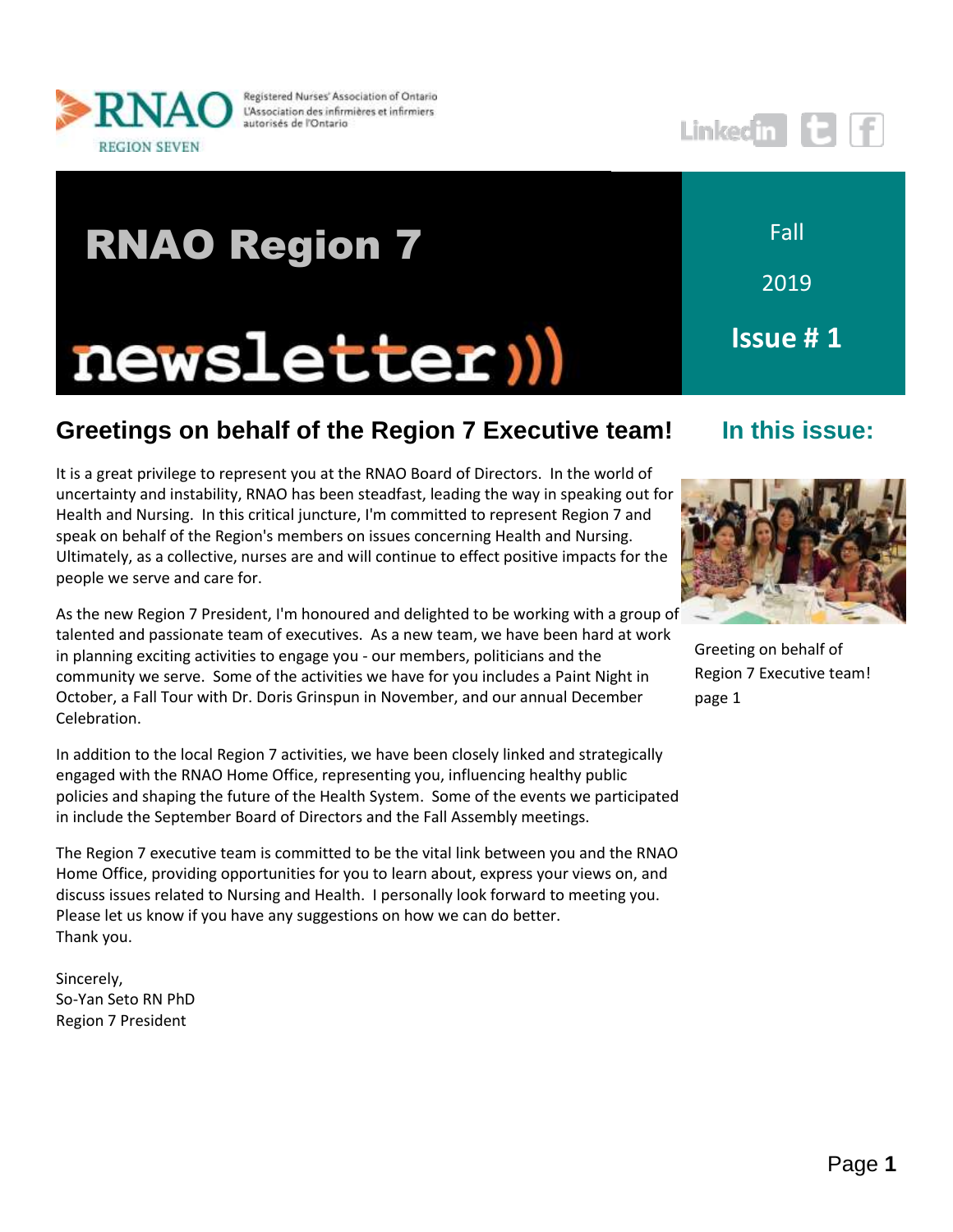## **Update on Region 7 Election**

Region 7 election is finalized and following are elected chapter executive team:

**President and Region 7 BOD representative:** So-Yan Seto **Past president:** Lhamo Dolkar **Assembly representatives:** Selvi Krishnadasan **Finance executive network officer:** Lhamo Dolkar and Priscilla Packiam **Political executive network officer:** Violet Rawlins **Communications executive network officer:** Sonia Chin and Marjan Kasirlou **Membership executive network officer:** Amanda Mayock and Erin McPherson **Social Media executive network officer:** Felicia Lau **Workplace liaison executive network officer:** Michelle Simpson **Student representatives executive network officer:** Tom Brener and Thea Tan-Durago **ATP Lead:** Janson Chan

We appreciate to hear from members of Region 7 - Toronto East Chapter. You can write to us through link below: [https://chapters-igs.rnao.ca/contact/contact\\_group?gid=2](https://chapters-igs.rnao.ca/contact/contact_group?gid=2)

## **RNAO Platform for Federal Election**

#### **Health Matters**

October 21, 2019 we are responsible for electing a new Federal Government. The Registered Nurses' Association of Ontario (RNA0) is asking you to vote for your health. RNAO's Platform is for a Healthy Canada and are suggesting a focus on:

#### **Access to Health Care**

Expand Medicare by providing National Pharmacare, Dental Care and Home Care services Expand the scope of practice for Nurses Re-Instate a National Chief Nursing Officer Improve same day or next day access with a Primary Care Provider.

#### **Social Determinants of Health**

Respond to opioid overdose crisis which has claimed the lives of nearly 12,000 Canadians over the past three years.

#### **Establish a new and respectful relationship between**

#### **Indigenous and non- Indigenous Canadians**

RNAO urges nurses and the public to vote for candidates that commit to re-establishing a relationship with Canada's Indigenous peoples in accordance with the principles of reconciliation set out by the Truth and Reconciliation Commission.

**In Canada – Indigenous Women and girls disappear and deaths are happening.**

RNAO urges nurses and the public to vote for candidates that commit to implementing the "Calls for Justice" of the National Inquiry into the Missing and Murdered Indigenous Women and Girls.



Update on Region 7 Election page 2



RNAO Platform for Federal Election Page 2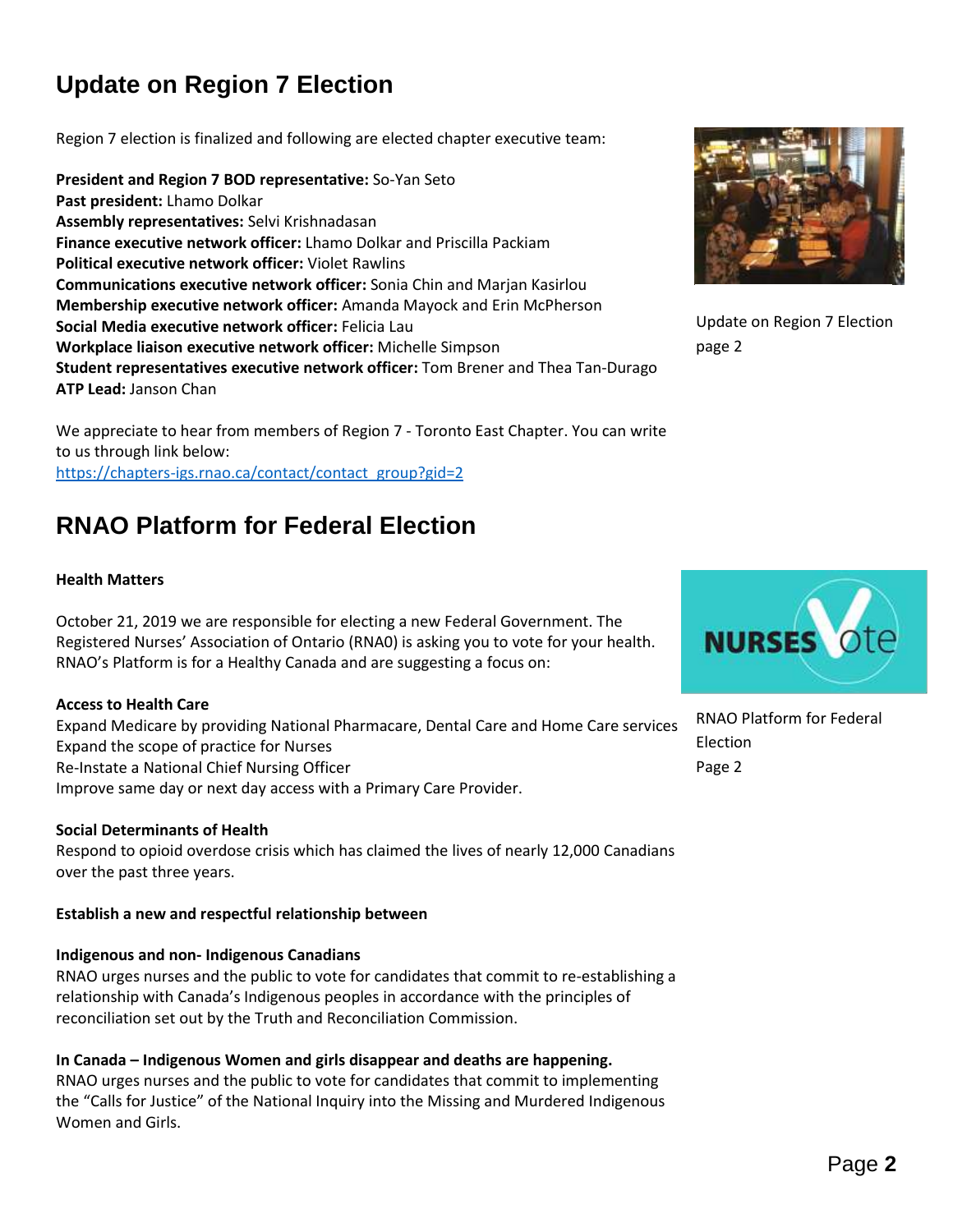### **Make the right to housing a reality**

RNAO urges nurses to vote for candidates that commit to making the right to adequate housing a reality by providing federal leadership and investments that include eliminating the number of households with core housing need and eliminating homelessness.

#### **Environmental Determinants of Health**

Develop and implement a comprehensive climate action plan. Climate change has led to the spread of Lyme Disease and West Nile virus.

#### **Fiscal Capacity**

Increase the federal share of public health expenditures. RNAO urges nurses and the public to vote for candidates that commit to increasing the federal share of total healthcare expenditures.

#### **Fair Taxation**

RNAO urges nurses and the public to vote for candidates that commit to ensuring corporations and individuals pay their fair share of taxes.

Sonia Chin, RN, BAS, BScN, MEd. RNAO Region 7 Communications Executive Network Officer

## **RNAO's CEO, Doris Grinspun Fall Tour in Region 7**

Region 7 - Toronto East Chapter will be hosting RNAO's CEO Doris Grinspun. All members of region 7 are being cordially invited to meet with Doris in friendly environment to discuss about nursing, health and healthcare issues. RNs, NPs and nursing students play a key role in healthcare and are front line in service delivery. Your voices matter.

Region 7 to host Doris Grinspun on her Fall Tour page 3

## **Past Events**



Assembly Meeting (Membership/Communications) Sat, 2019-09-14 08:30 - 16:30 Chelsea Hotel 33 Gerrard St W M5G 1Z4 Toronto, ON

Executive team of Region 7 attended the business meeting along with other Regions/Chapters and Interest groups. The Assembly Representative reported on the activities for Region 7.

We speak out for health of Canadian and advocated for nurses.

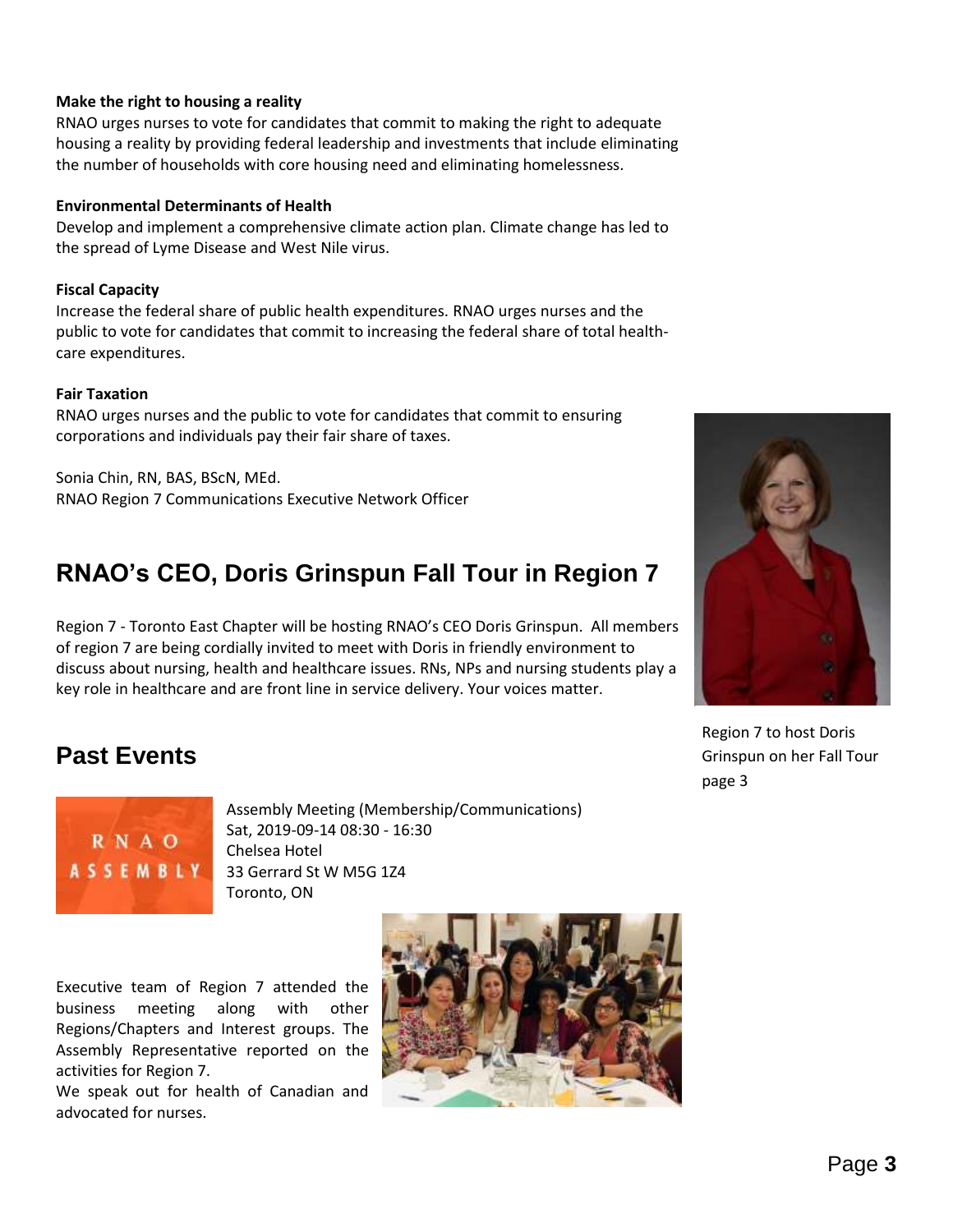

Paint Night with RNAO Region 7 October 7, 2019 7:00 pm to 10:00 pm L'Amoreaux Community Centre - Park Room 2000 McNicoll Avenue, Scarbourough, ON

**upcoming events:**

**RNAO's CEO, Doris Grinspun Fall Tour in Region 7**

Guest Speaker: Doris Grinspun, CEO, RNAO

Topic: Nursing Issues

Location: North York Central Library - Meeting Room 101

Date: November 29, 2019 TIME: [7-9pm](x-apple-data-detectors://2/)

TRANSPORTATION: 4 blocks north of Yonge & Sheppard Station (subway). Paid parking garage available

For more information visit:

https://chaptersigs.rnao.ca/chapter/2/email -archive

Region 7 Executive team dedicated to enhancing the quality of services to nurses and engage more nurses. To accomplish continuous quality improvement, we appreciate the feedback we receive from nurses who participate in events. Here is feedback during the paint night event. Several attendees wanted paint night to be a monthly event. "Paint Night was a huge success and we had a fantastic turnout."

"The evening relaxed me so much that I felt like I just left a good massage and spa!!"



## **Get to Know Region 7 Executives:**



**So-Yan Seto** President and Region 7 Board of Directors Representative, Public Health Administrator



**Lhamo Dolkar**  Past President and Finance Executive Network Officer,



**Selvi Krishnadasan, RN, MN, BScN** Assembly Representatives, Long Term Care Nurse



**Priscilla Packiam** Finance Executive Network Officer, LTC/CCC Nurse Clinician